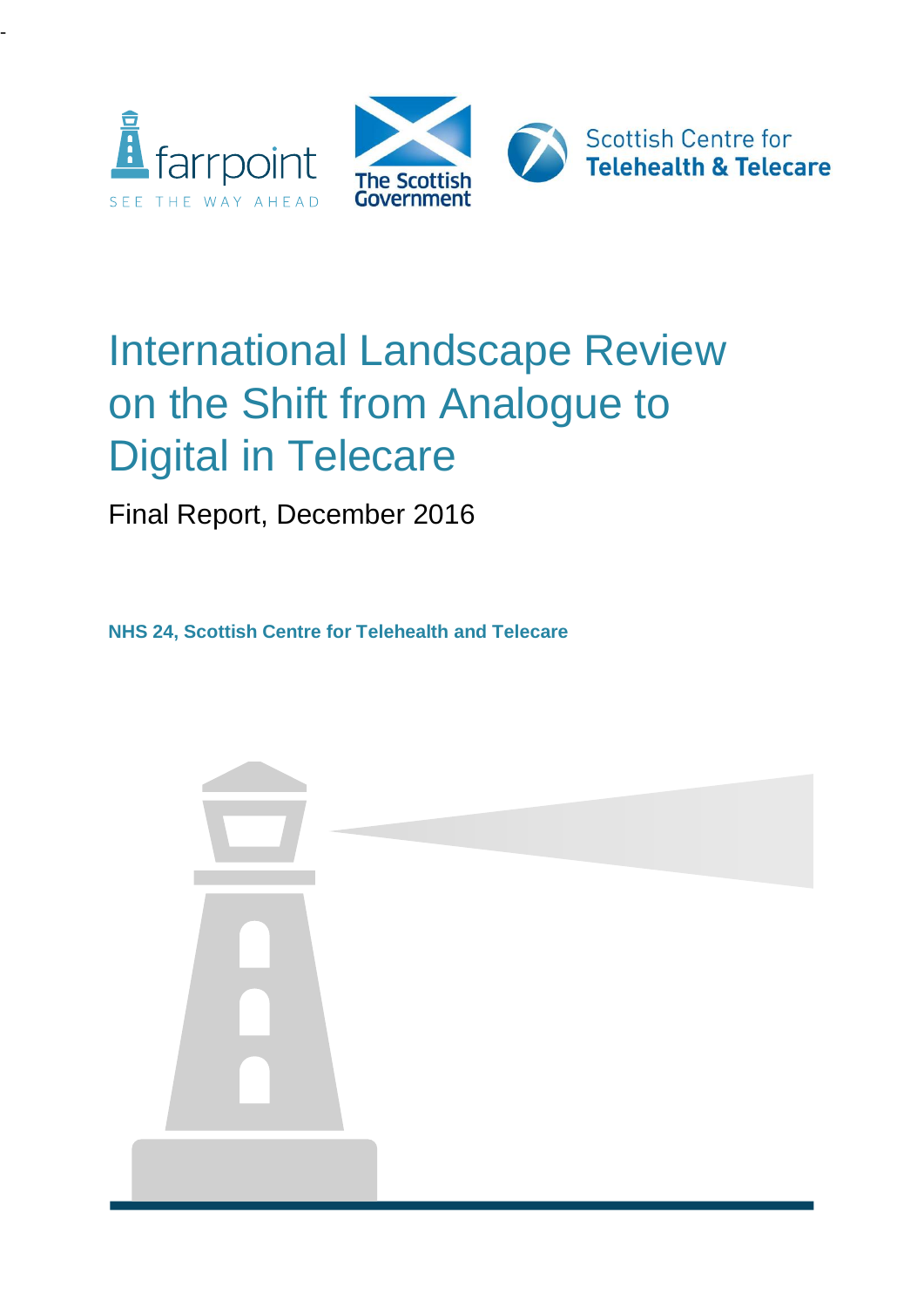Copyright © 2016 FarrPoint Ltd has produced the information contained herein for NHS 24. The ownership, use and disclosure of this information are subject to the Terms and Conditions contained in the contract between FarrPoint Ltd and NHS 24, under which it was prepared.

| Revision | Description                                      | Author | Checked | Reviewed | Authorised | Date       |
|----------|--------------------------------------------------|--------|---------|----------|------------|------------|
| 1.0      | Initial Issue                                    | RP/AP  | ΑP      | AP.      | <b>RP</b>  | 16/11/2016 |
| 2.0      | Minor updates following initial<br>client review | RP/AP  | ΑP      | AP.      | <b>RP</b>  | 09/12/2016 |
|          |                                                  |        |         |          |            |            |
|          |                                                  |        |         |          |            |            |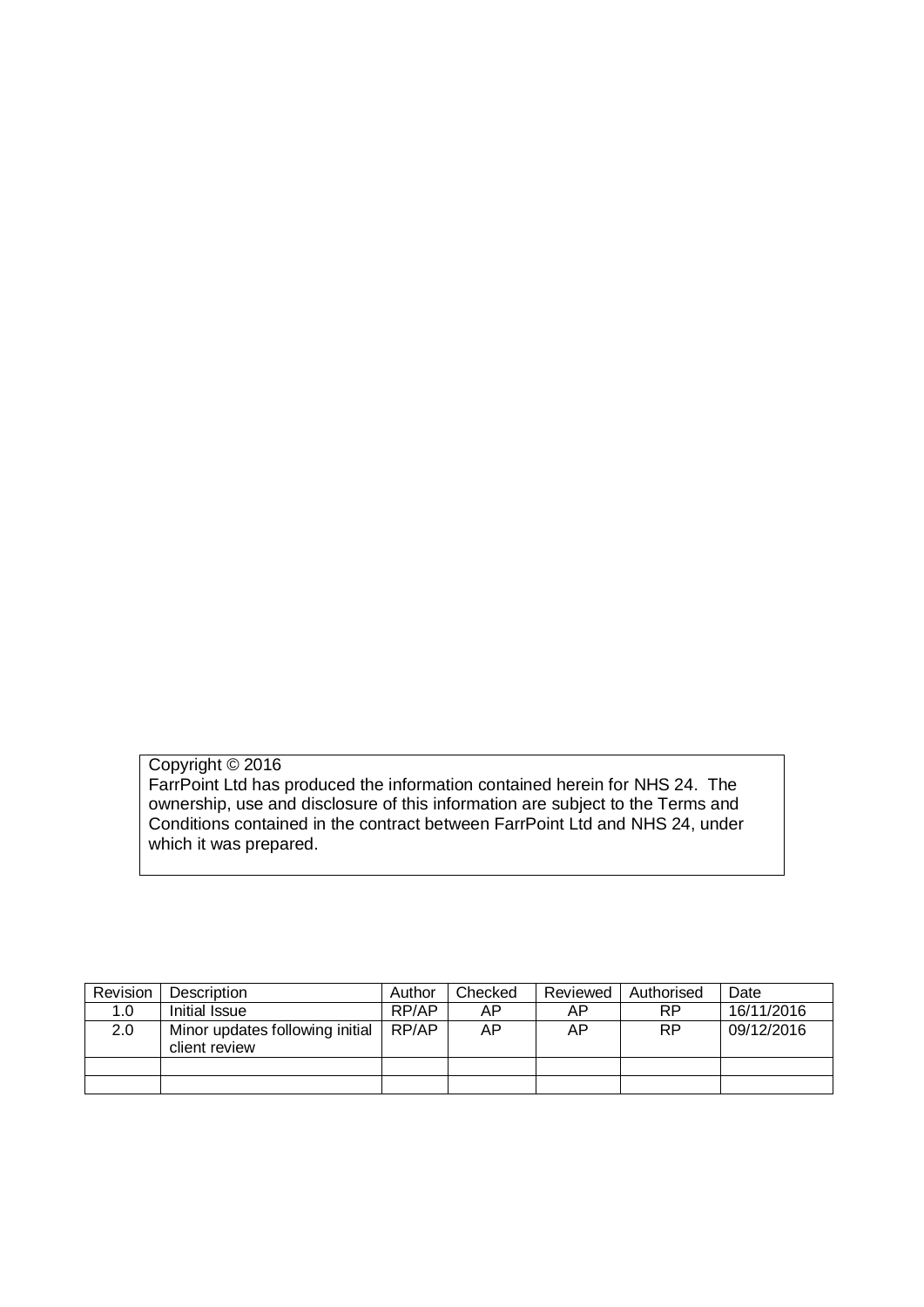## **CONTENTS**

| 2.                       |                                                                              |  |  |  |
|--------------------------|------------------------------------------------------------------------------|--|--|--|
| 3 <sub>1</sub>           |                                                                              |  |  |  |
| 3.1<br>3.2<br>3.3<br>3.4 |                                                                              |  |  |  |
| 3.5<br>3.6               | Countries Experiencing Difficulties Delivering Analogue Telecare Services  9 |  |  |  |
| 4.                       |                                                                              |  |  |  |
|                          |                                                                              |  |  |  |

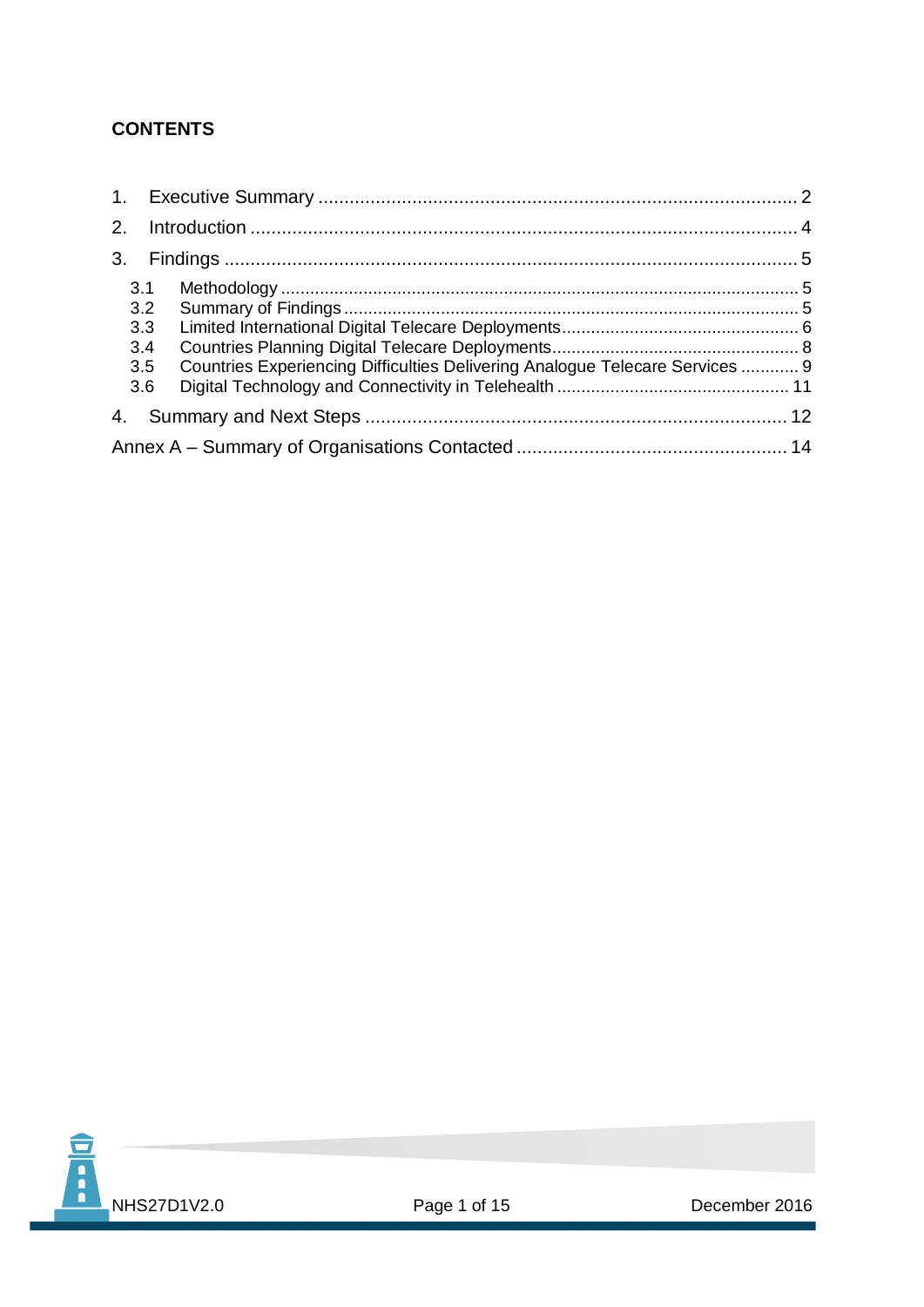## <span id="page-3-0"></span>**1. Executive Summary**

The Scottish Government's Technology Enabled Care (TEC) Programme includes a requirement to: "*Explore the scope and benefits of switching current provision of telecare from analogue to Digital Telecare*". FarrPoint was responsible for completing the study into Digital Telecare and, as part of this work, provided two deliverables detailing the potential benefits of Digital Telecare and a suggested implementation approach.

FarrPoint has been appointed by the Scottish Government to complete a "Landscape Review" of Digital Telecare internationally. The purpose of the study is to identify and obtain information from other organisations internationally that have already completed the shift to digital. This experience will be used to inform and shape Scotland's approach to implementing Digital Telecare.

FarrPoint's research found that **there are very limited examples of Digital Telecare deployments internationally.** There are, however**, a number of useful conclusions and recommendations that can be drawn** from the findings of this study, these include**:**

- **The definition of "Digital Telecare" developed and presented in FarrPoint's previous Digital Telecare feasibility reports and now being used in Scotland is in line with the definition being used internationally.** However, internationally the initial focus of Digital Telecare projects is on shifting the Telecare communications channel to digital, driven by the work telecommunications providers are embarking upon to decommission analogue telephone networks.
- Internationally, Digital Telecare projects are being planned in order to ensure that the service is rolled out in advance of analogue telephone services being decommissioned. There are also examples of where this has not been completed and **issues are subsequently being experienced** in delivering analogue telecare services over digital networks. **Both these observations reinforce the need for Scotland to progress with its Digital Telecare projects without delay.**
- The lack of available international Digital Telecare best practice **reinforces the recommendations made in FarrPoint's previous Digital Telecare**

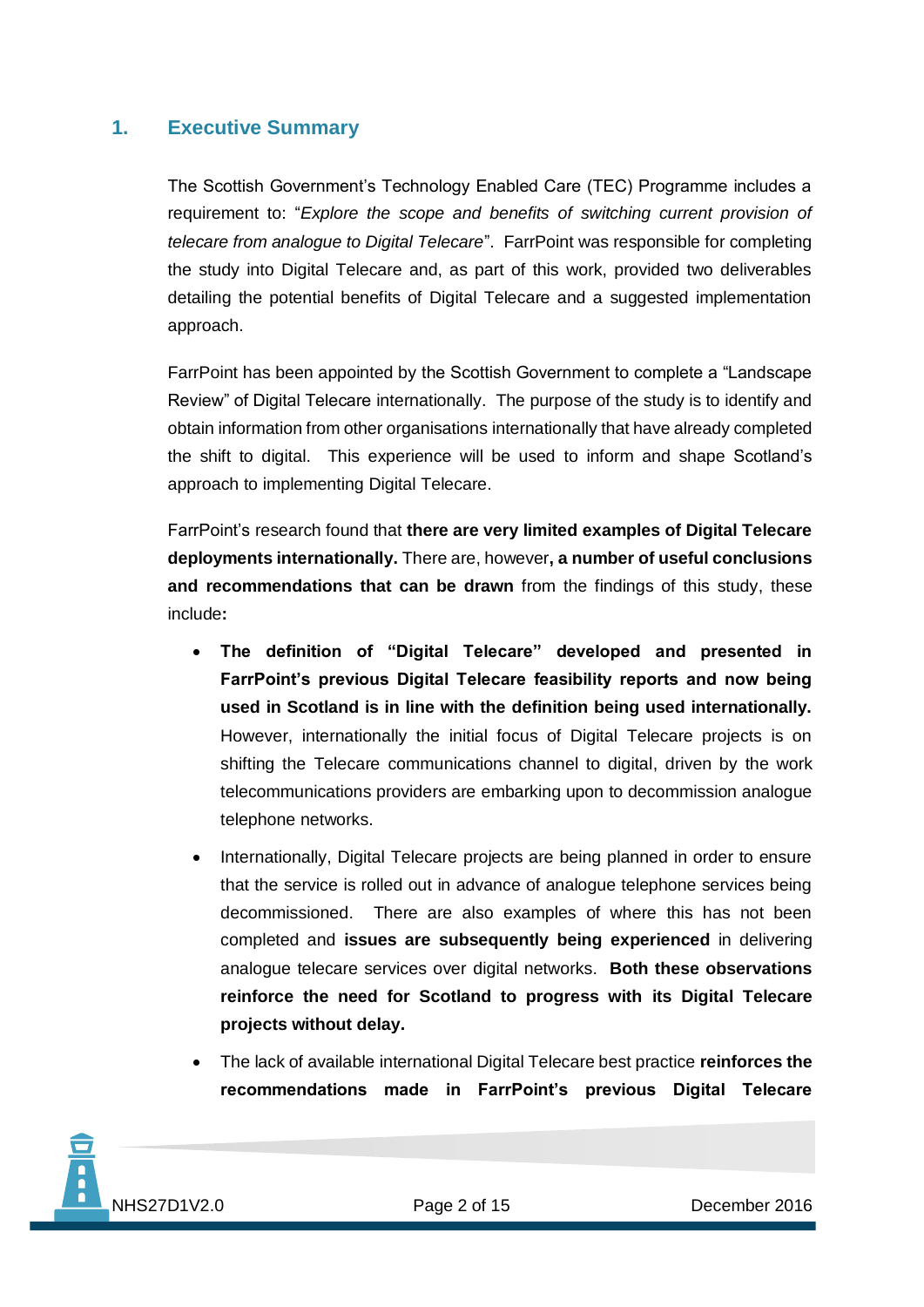**feasibility reports that Scotland needs to complete a phased implementation of Digital Telecare** to ensure that the optimum technical and operational approaches are identified and implemented.

- **There are other countries planning Digital Telecare deployments.** These countries are either at a similar stage of planning as Scotland, or at an even earlier stage, and so again there is very limited best-practice currently available. **Scotland should maintain its existing collaborations with other countries** and regions planning/completing Digital Telecare deployments to share best practice and lessons learned. In addition **Scotland should extend existing collaborations to include the other countries and regions** identified in this report as planning/completing Digital Telecare deployments.
- Given rapid developments in the decommissioning of analogue telephony services internationally it is likely that other countries will need to start deploying Digital Telecare. **Scotland should continue to monitor developments in Digital Telecare internationally** to ensure that new Digital Telecare projects are identified and further collaborations encouraged.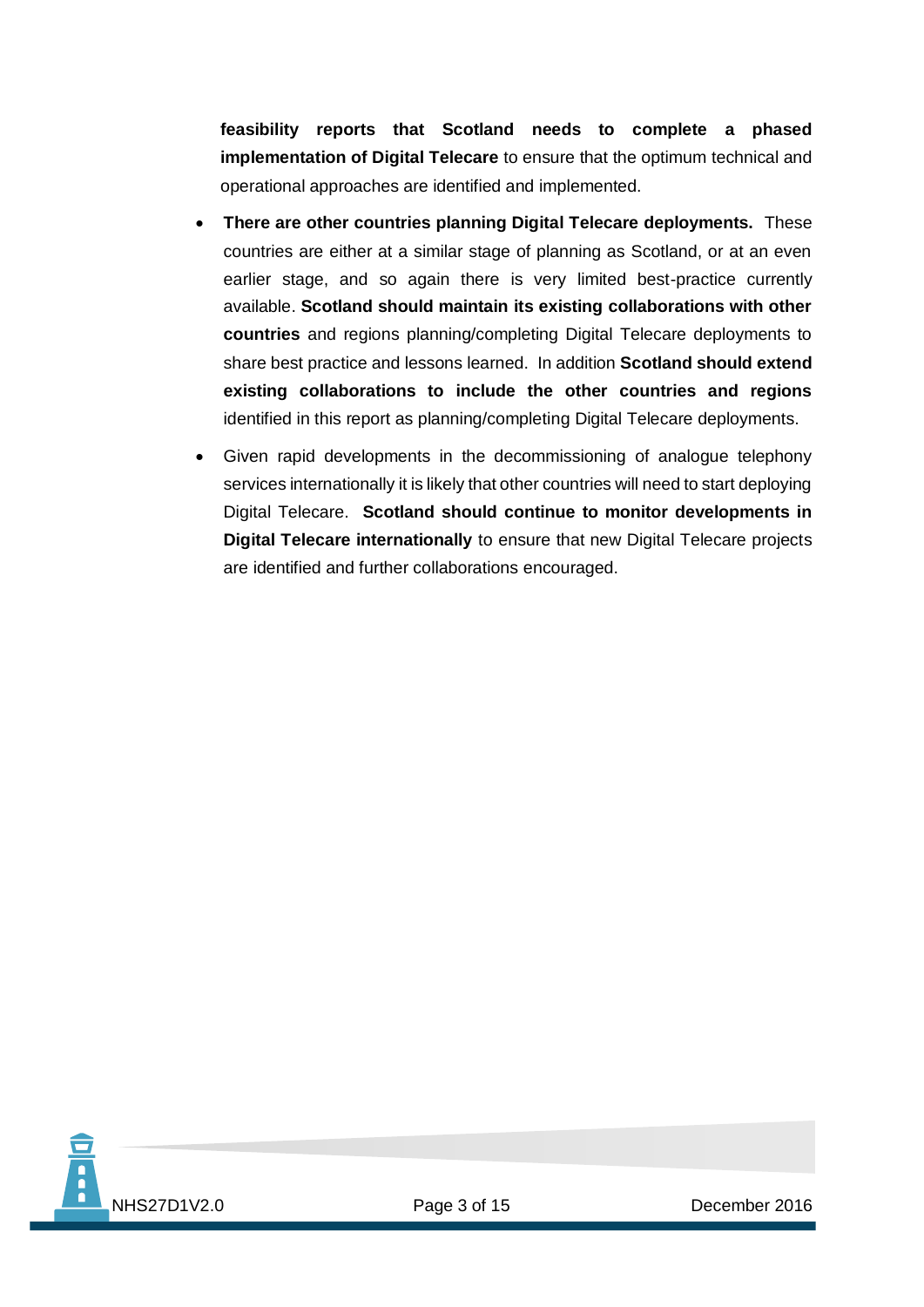## <span id="page-5-0"></span>**2. Introduction**

The Scottish Government's Technology Enabled Care (TEC) Programme includes a requirement to: "*Explore the scope and benefits of switching current provision of telecare from analogue to Digital Telecare*". FarrPoint was responsible for completing the study into Digital Telecare and, as part of this work, provided two deliverables detailing the potential benefits of Digital Telecare and a suggested implementation approach.

To further inform Scotland's approach to implementing Digital Telecare the Scottish Government wished to ensure that it learned from the experience of other organisations internationally that had already completed the shift to digital. FarrPoint was appointed to complete a "Landscape Review" to identify and obtain information from countries with relevant experience.

This report details the findings of the Landscape Review.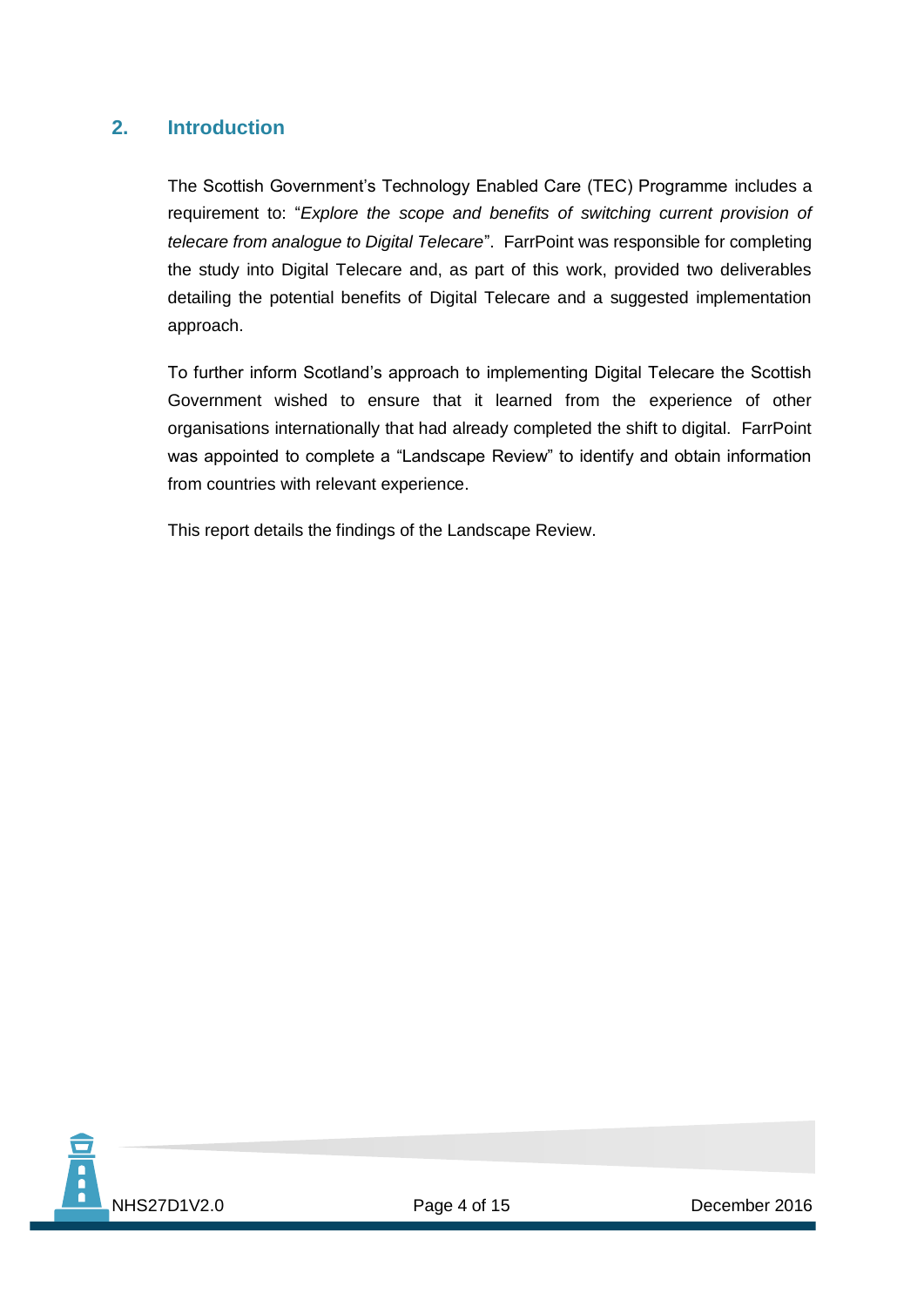## <span id="page-6-0"></span>**3. Findings**

#### <span id="page-6-1"></span>**3.1 Methodology**

FarrPoint completed this Landscape Review using data from a number of sources:

- Existing FarrPoint knowledge;
- Internet-based research;
- Contacts obtained from service providers and equipment manufacturers;
- Suggested geographies from NHS 24/SCTT.

Potential projects of interest were identified and contacted to initially establish their relevance. Where projects were deemed relevant they were contacted again, either via email or phone, to obtain further information on their experience.

A list of the organisations that provided information to this study is contained in Annex A. Note that not all the organisations contacted chose to respond to FarrPoint's request for information.

It should also be noted that although Sweden has completed an extensive rollout of Digital Telecare it was not examined as part of this study having been examined as part of the previous Digital Telecare study completed by FarrPoint.

#### <span id="page-6-2"></span>**3.2 Summary of Findings**

The research completed by this study has identified the following broad themes:

- **There are very limited examples of Digital Telecare deployments internationally.** This means that, other than the experience in Sweden already examined in the previous FarrPoint telecare reports, there is little other bestpractice available to inform the Scottish telecare implementation planning.
- **There are other countries planning Digital Telecare deployments.** These countries are either at a similar stage of planning as Scotland, or even earlier stage, and so again there is limited best practice available from these projects.
- **There are several examples internationally of countries experiencing difficulties delivering analogue telecare services following the decommissioning of analogue networks by their national**

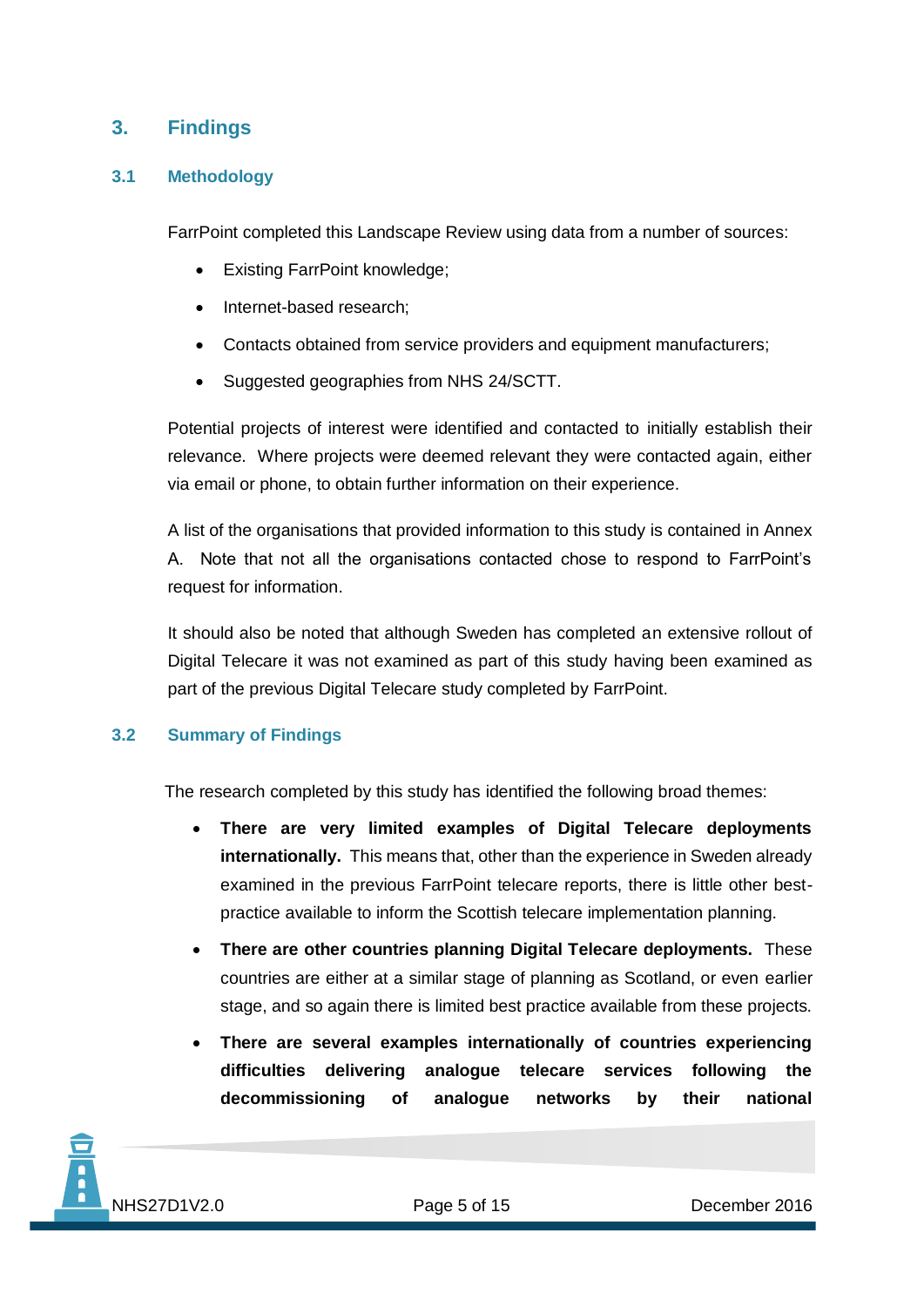**telecommunication provider(s).** Whilst these examples do not provide any useful best practice, they do further reinforce the recommendations for Scotland to implement Digital Telecare prior to the rollout of digital telephony services and the decommissioning of the analogue Telephony network in the UK.

 **There are multiple examples internationally of Digital technology and connectivity being used to deliver Telehealth applications.** There is some best practice that may be available from these projects, however, Telehealth was excluded from the scope of this study and so has not been examined in any detail.

Each of these themes is examined further in the remainder of this Section.

#### <span id="page-7-0"></span>**3.3 Limited International Digital Telecare Deployments**

The only large-scale natively digital telecare deployment identified during the study is in Sweden. This deployment has already been examined in detail in previous FarrPoint reports.

Although the scope of this study did not allow for an exhaustive analysis of the situation internationally, discussions with representatives from selected countries, suppliers, and other industry contacts reinforces the view that there is very limited experience internationally of using Digital Telecare at scale. Indeed, Telecare itself seems a relatively unusual service offering internationally. Several contacts described themselves as having Digital Telecare services, however, further investigation showed that these projects actually fell into the TEC programme's definition of Telehealth, rather than Telecare.

There are examples of some digital telecare services being deployed in other countries at a smaller scale, namely:

- **Australia:** Digital telecare services are being rolled out because of the deployment of Australia's national broadband network (the NBN), which is replacing the analogue telephone network.
- **New Zealand**: The Telecare Services Association of New Zealand has guidelines for Telecare providers that allow for the usage of digital connections

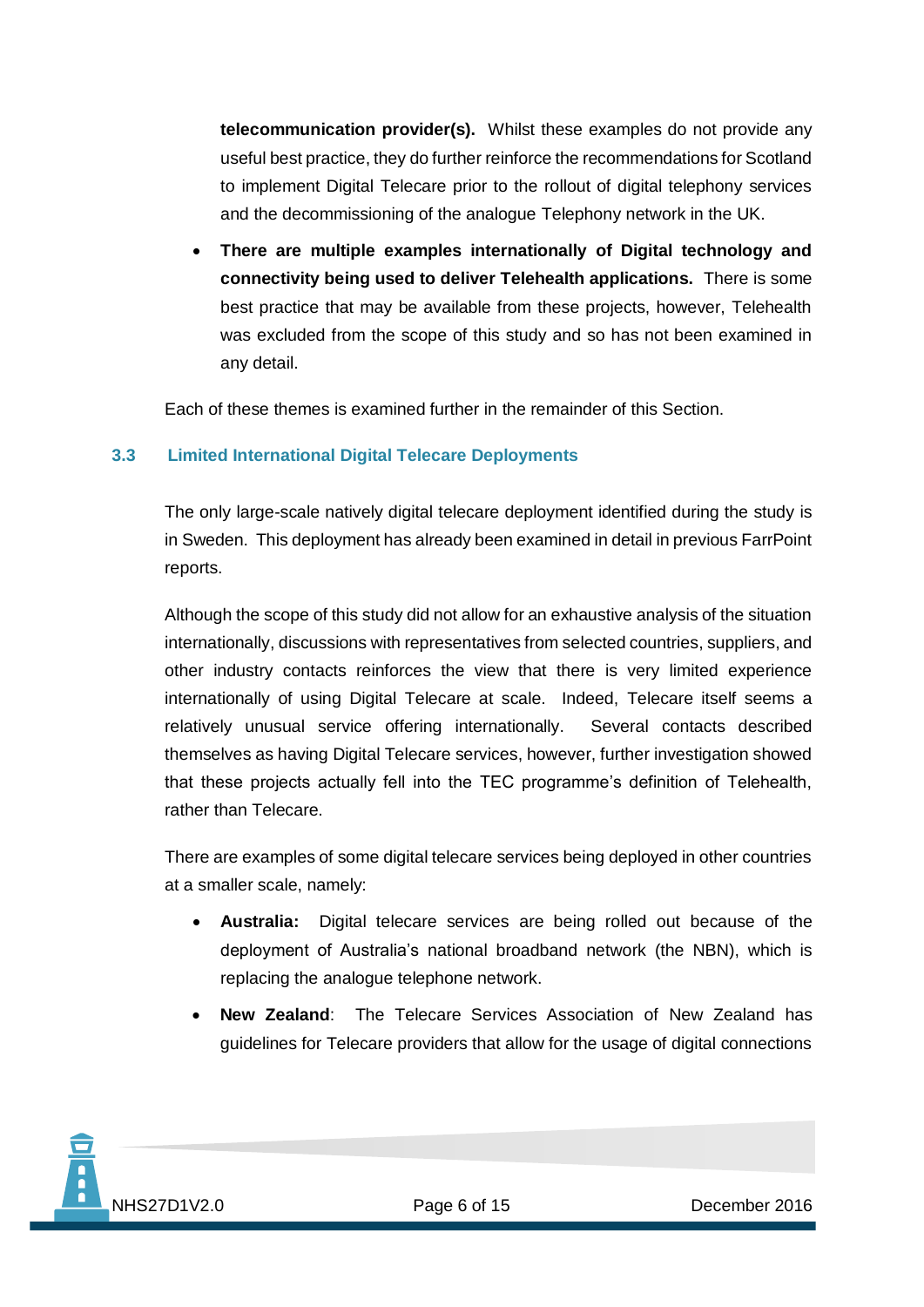to user's homes<sup>1</sup>.

- France: One equipment manufacturer<sup>2</sup> informed FarrPoint that there is significant demand for Digital Telecare equipment in France (although we have been unable to validate this with the telecare service providers). This is as a result of the planned switchover of analogue telephone service in France between 2018 and 2022 (Ofcom is currently anticipating similar timescale for the shift of telephony services in the UK). The Digital Telecare equipment connects via the 3G mobile network. The digital equipment in the home still connects to sensors/monitors using analogue radio connections as this is the reserved radio spectrum for these devices.
- **Private Sector Providers:** Although private sector providers were outside the scope of this study we did find examples of UK private sector telecare suppliers using digital connections (primarily via the 3G mobile network) to deliver telecare services. The examples we found were all relatively small scale, with <50 users.

The Netherlands and Germany may also be deploying digital telecare, although we were unable to obtain detail on these projects.

From the Digital Telecare examples identified, a number of themes can be seen:

- The definition of "Digital Telecare" being used internationally is similar to that being used in Scotland;
- The decommissioning of analogue phone networks seems to be the main driver for the move to Digital Telecare (rather than service improvement):
- (Linked to the above) The focus is on deploying digital connectivity to replace the analogue phone lines. There are no examples of digital technology being used in the communication between the in-home controller and monitors/sensors in the home (which remain on analogue radio connections). This means that any solutions deployed would not fully meet the Scottish definition of Digital Telecare as this stipulates an end-to-end Digital solution;

<sup>2</sup> <http://www.solem.fr/>



<sup>1</sup> <sup>1</sup> See Section 3.3.3 of

[http://tsanz.org.nz/pdf/1475782470\\_PERS%20FINAL%20TSANZ%20Part%201%206%20Oct%20201](http://tsanz.org.nz/pdf/1475782470_PERS%20FINAL%20TSANZ%20Part%201%206%20Oct%202016%20V1.1.pdf) [6%20V1.1.pdf](http://tsanz.org.nz/pdf/1475782470_PERS%20FINAL%20TSANZ%20Part%201%206%20Oct%202016%20V1.1.pdf)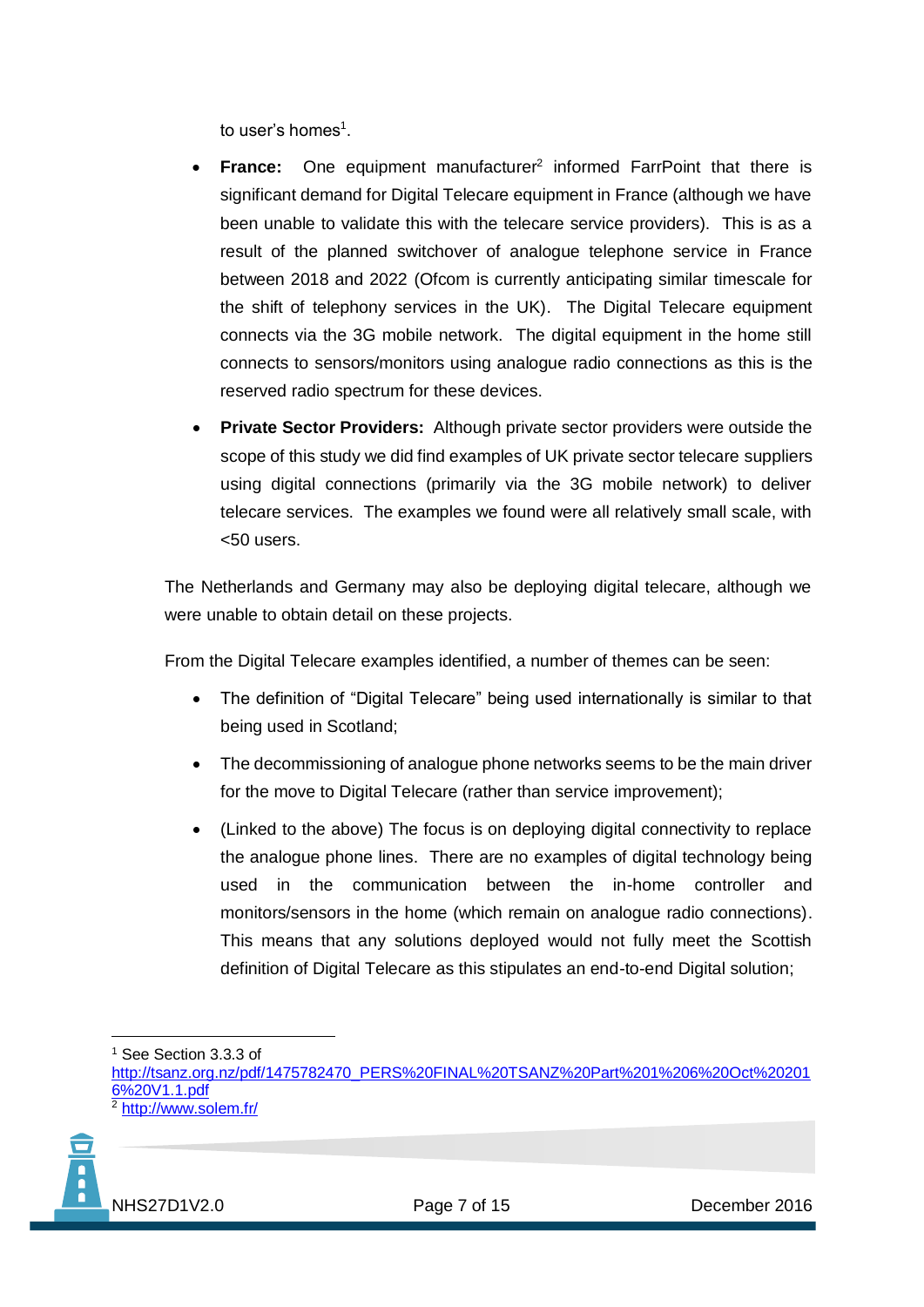- Digital connectivity is generally provided using the mobile telephone network as the primary connection, or as a backup to broadband. This matches the approach for Scotland recommended in the previous FarrPoint Digital Telecare feasibility reports;
- The need for power continuity in the home is a concern. Battery backup to the in-home equipment must be put in place to ensure connectivity is maintained in the event of a mains power failure. Note that fixed broadband based connections can also suffer from power failure as street cabinets themselves have limited battery backup (1-2 hours);
- The lack of international technical standards means that SCAIP (the Swedish standard) or manufacturers' proprietary standards are being deployed;
- Suppliers blame the lack of demand from buyers for Digital solutions as the reason why there are not more devices available on the market.

## <span id="page-9-0"></span>**3.4 Countries Planning Digital Telecare Deployments**

There are several countries planning Digital Telecare deployments. These projects are at differing stages of their planning / deployment. The projects we have the most information on are:

#### **Andalusia**:

The region of Andalusia provides telecare services to 200,000 users (compared to approximately 160,000 in Scotland). Work is currently underway to plan a move to Digital Telecare and is being completed jointly between the regional government, and their telecare provider, Tunstall. Planning is currently focussed on digitally enabling the Alarm Receiving Centres (two ARCs, located in Seville and Malaga service all users, this compares to around 26 ARCs in Scotland). Work will then proceed to the migration of user connections and equipment to digital.

A challenge identified by the Andalusians is the lack of Internet connectivity in users' homes meaning that a dedicated connection will be required to deliver Digital Telecare. A further challenge is the existing regulation in Spain which mandates that an analogue connection must be used for telecare emergency calls. A potential solution to this issue being examined in Andalusia is a dual connectivity telecare solution, with analogue dial-up being used for emergency

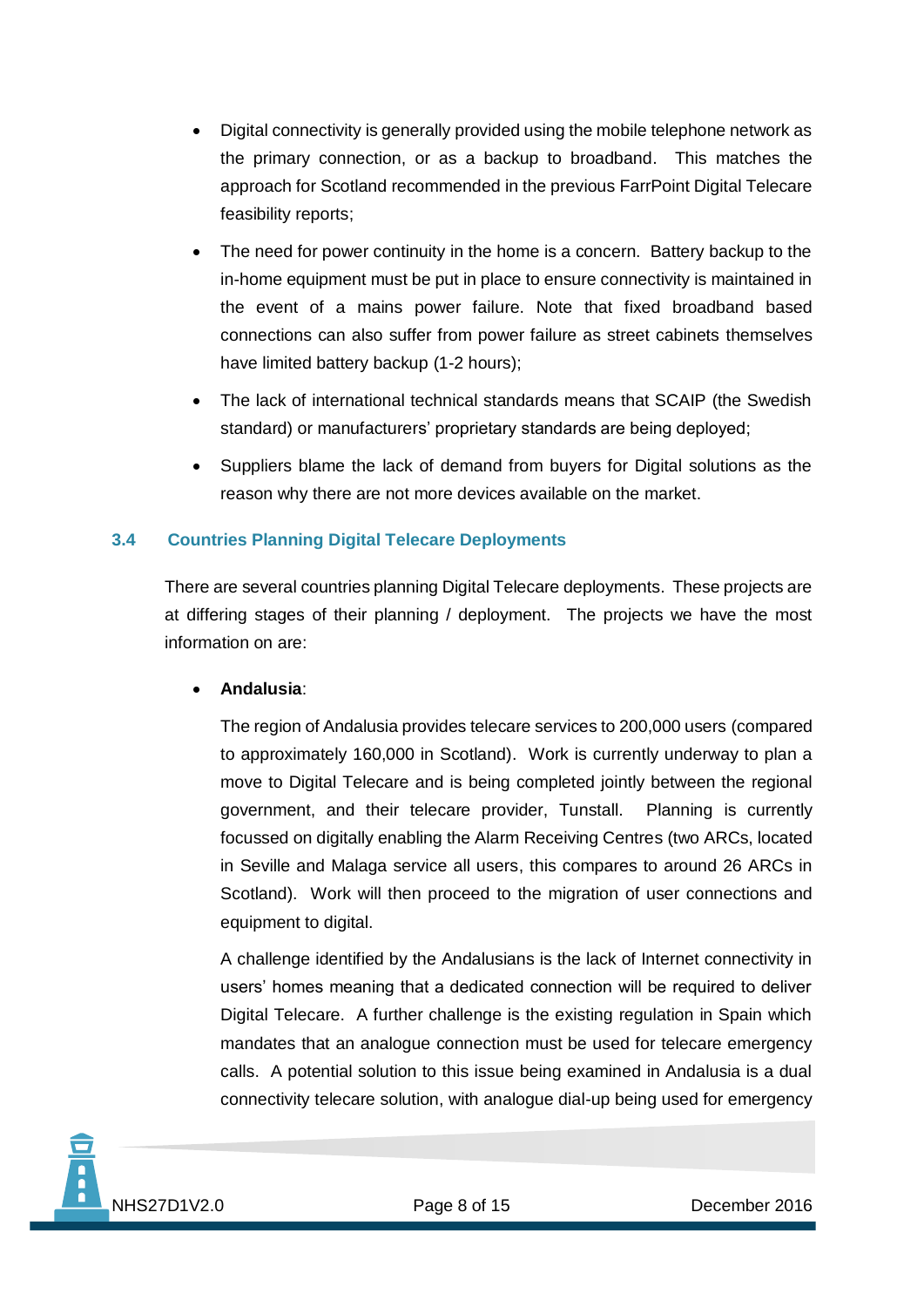calls and a digital connection being used for advanced monitoring, integration with smart home devices, etc.

Separate to the Digital Telecare pilots, Andalusia is also planning to trial telehealth and video applications.

## **Basque Region:**

The Basque region in Spain is planning a trial of Digital Telecare to around 100 users in 2017 with an aim to have migrated 70% of their telecare users to digital by 2020.

The work is being completed jointly by the Basque region telecare provider, betiON and their equipment supplier, Tunstall. The design of the solution is still being developed, however, at this stage the solution is expected to be IP based, offering connectivity via both wired and mobile broadband. Analogue connectivity will also be provided. The solution will use the SCAIP and IPACS protocols.

In addition to the above examples we have anecdotal information that Digital Telecare pilots are being planned in Denmark, Norway, Germany and the Netherlands, but we have been unable to obtain further details.

## <span id="page-10-0"></span>**3.5 Countries Experiencing Difficulties Delivering Analogue Telecare Services**

The study found evidence of a number of countries experiencing difficulty delivering analogue telecare services as a result of the switch of telephony services to digital. These examples include:

## **Australia**:

Although Australia is rolling out some Digital Telecare services there are still a significant proportion of users with analogue solutions. Following the switch of users' telephone lines to digital (NBN), difficulties have been experienced with the reliability of telecare<sup>3</sup>.

These issues relate to the use of analogue converters (also called Analogue Terminal Adaptors, or ATAs) to allow the analogue equipment to be connected

<sup>&</sup>lt;u>.</u> <sup>3</sup> [http://persa.com.au/what-to-do-when-the-national-broadband-network-nbn-is-connected-to-your](http://persa.com.au/what-to-do-when-the-national-broadband-network-nbn-is-connected-to-your-home/)[home/](http://persa.com.au/what-to-do-when-the-national-broadband-network-nbn-is-connected-to-your-home/) and<http://persa.com.au/persa-medical-alarm-nbn.pdf>

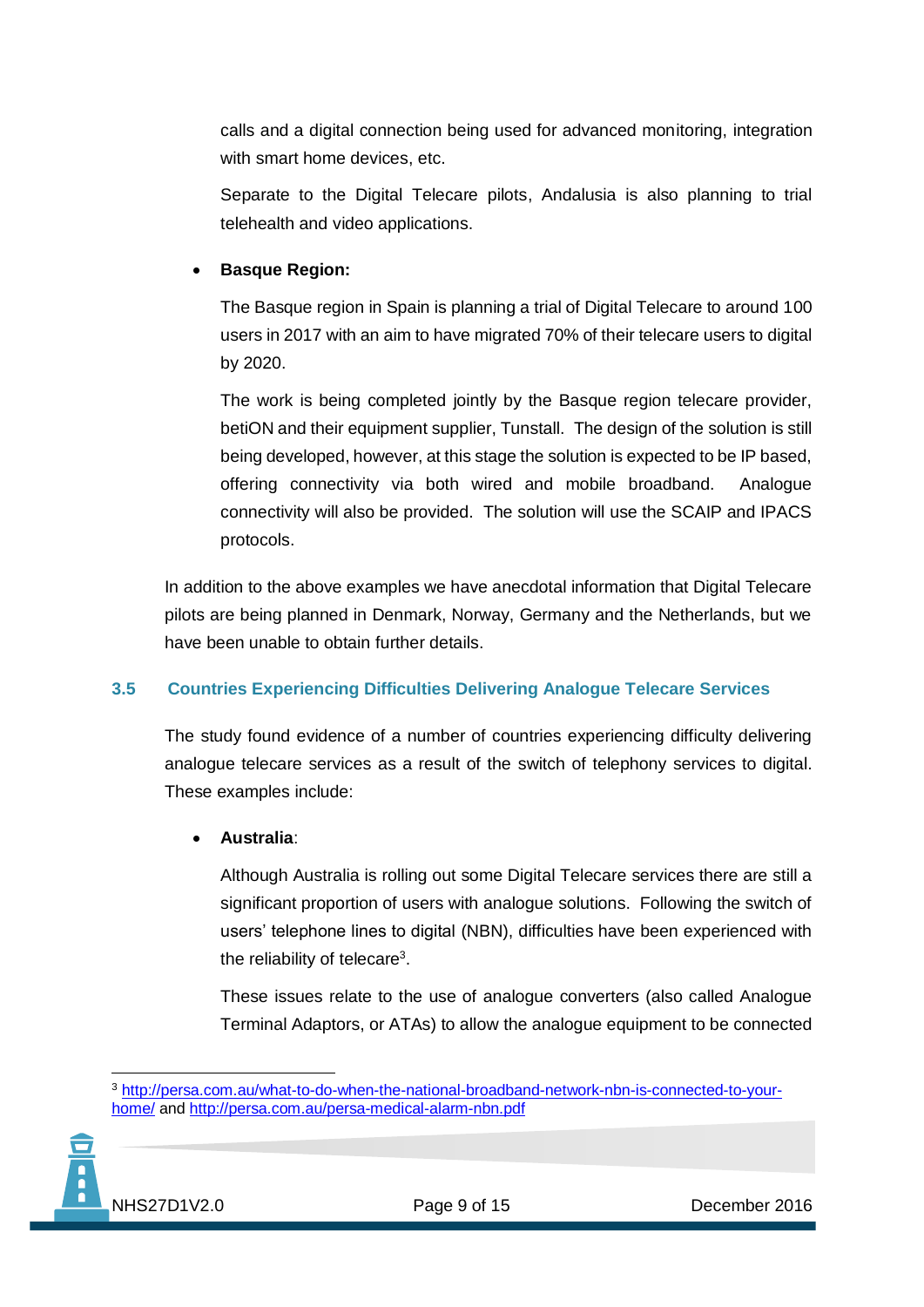to a digital network. The time-sensitive nature of the signalling tones used in analogue telecare (DTMF) causes problems due to the delays and distortion that can occur over Internet based (or other non-prioritised) IP networks at times of heavy traffic loads.

Difficulties have also been encountered with power. This is because the approach to delivering telecare means multiple devices require battery backup to maintain service continuity when mains power fails.

The use of 3G mobile solutions for connectivity is a solution to some of the above problems. However, coverage is an issue in many remote areas of Australia. Mobile phone connectivity is also an issue in Scotland with 79% of households having 3G coverage and 37% having 4G coverage<sup>4</sup>.

#### **United States**:

The Federal Communications Commission (the US' equivalent of Ofcom) is currently consulting on the conditions that will be placed on telecoms providers wishing to decommission the analogue telephone network<sup>5</sup>. Current US regulation allows telecoms providers "*to retire their copper networks in favor of fiber without prior Commission approval – as long as no service is discontinued, reduced, or impaired.*" The FCC consultation is seeking to define service reduction/impairment. Proposed considerations include:

- o "*Interoperability with devices and services, such as alarm services and medical monitoring*
- o *Access for people with disabilities, including compatibility with assistive technologies*".

#### **Switzerland**:

The Swiss national telecoms provider, Swisscom, is aiming to switch off its analogue network by 2017<sup>6</sup>. Subscribers are being provided with a digital device to provide telephony services in the home<sup>7</sup>. These devices include a

<sup>7</sup> <https://www.swisscom.ch/en/residential/help/loesung/ip-telephony.html>



<sup>&</sup>lt;u>.</u> <sup>4</sup> Ofcom figures: Connected Nations Report 2015.

https://www.ofcom.org.uk/\_data/assets/pdf\_file/0019/77212/mobile\_voice\_and\_data\_services.pdf <sup>5</sup> [https://apps.fcc.gov/edocs\\_public/attachmatch/DOC-334747A1.pdf](https://apps.fcc.gov/edocs_public/attachmatch/DOC-334747A1.pdf)

<sup>6</sup> [http://www.rts.ch/info/suisse/5699907-swisscom-supprimera-la-telephonie-analogique-d-ici-](http://www.rts.ch/info/suisse/5699907-swisscom-supprimera-la-telephonie-analogique-d-ici-2017.html)[2017.html](http://www.rts.ch/info/suisse/5699907-swisscom-supprimera-la-telephonie-analogique-d-ici-2017.html) (in French)<br>
<sup>2</sup> https://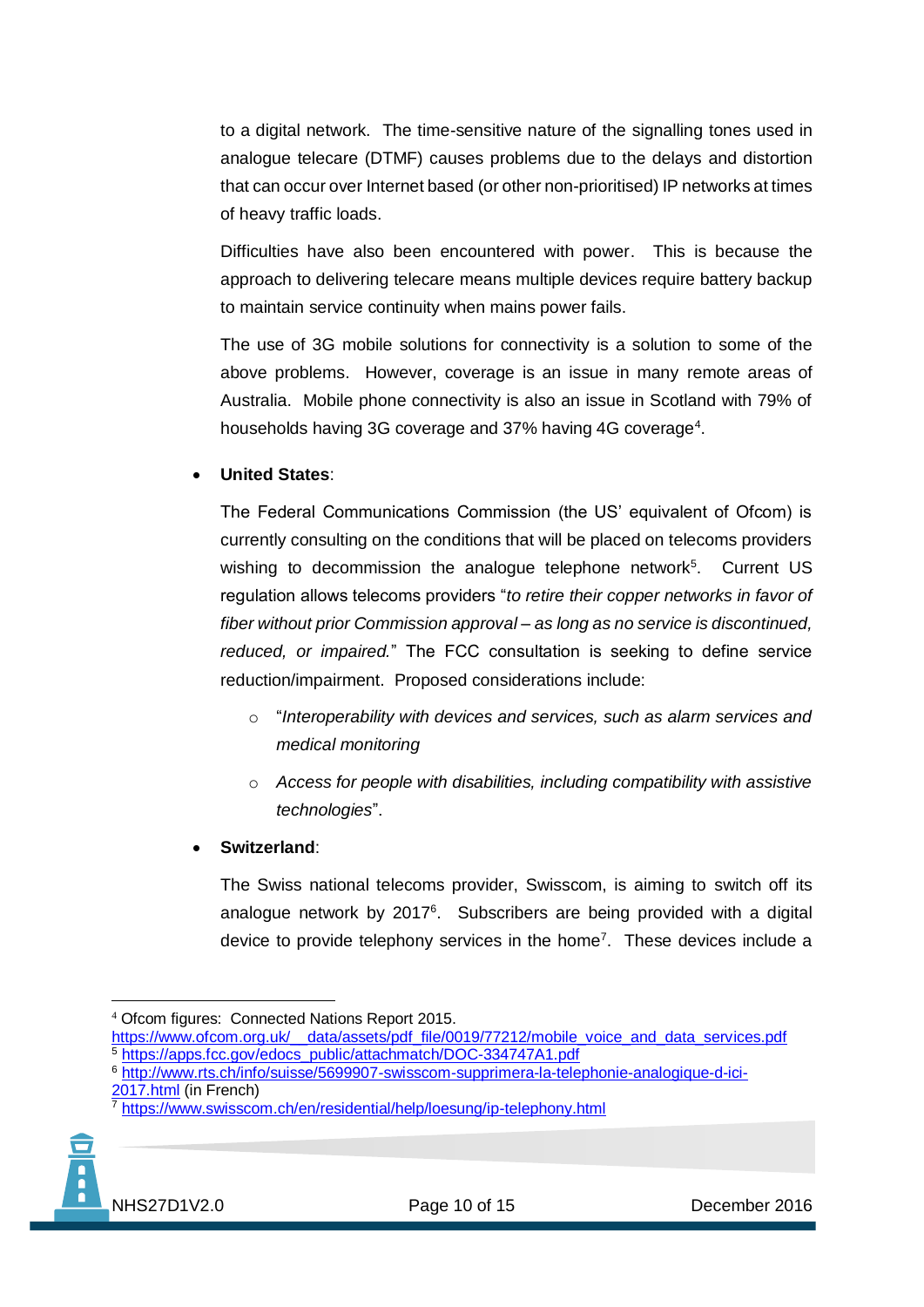port to connect legacy analogue devices, however, there are limitations on the equipment that can be connected using this method:

- o *" 'Telealarm' devices cannot be used.*
- o *Alarm systems (with an alarm via analogue telephone connections) have to be IP/VOIP compatible for continued use, or they have to be run via a separate, analogue telephone connection (CHF 25.35/month)."*

It should also be noted that Sweden also experienced significant difficulties delivering analogue telecare over a digital network (GSM) when attempted at scale. This was one of the reasons the country decided to deploy the current native digital solution.

#### <span id="page-12-0"></span>**3.6 Digital Technology and Connectivity in Telehealth**

Examples of digital technology and connectivity being used to deliver Telehealth services are relatively widespread. A number of examples were found during the scope of this study (including, as mentioned above, in some examples that were initially identified as being telecare, not telehealth). We have detailed below the examples we encountered during this study, however, Telehealth was not within the scope of our work and so a detailed search of relevant projects was not completed. There are a significant number of Telehealth projects in progress that are not included here.

These Telehealth services are increasingly being deployed at scale, focussing on a relatively small number of health conditions. There may be useful lessons from Telehealth that can be applied to Digital Telecare, although the service is quite different in nature, not requiring the same levels of reliability and response times to events in the home. Indeed, some Telehealth services operate on a 'store and forward' basis, where information is stored and sent to a receiving centre, either at a pre-determined time, or as and when connectivity is available.

Examples of telehealth services identified during this study include:

- $\bullet$  Japan<sup>8</sup>
- $\bullet$  Italy
- **Denmark**
- Greece

<sup>8</sup> [http://jtta.umin.jp/pdf/telemedicine/telemedicine\\_in\\_japan\\_20131015-2\\_en.pdf](http://jtta.umin.jp/pdf/telemedicine/telemedicine_in_japan_20131015-2_en.pdf)



1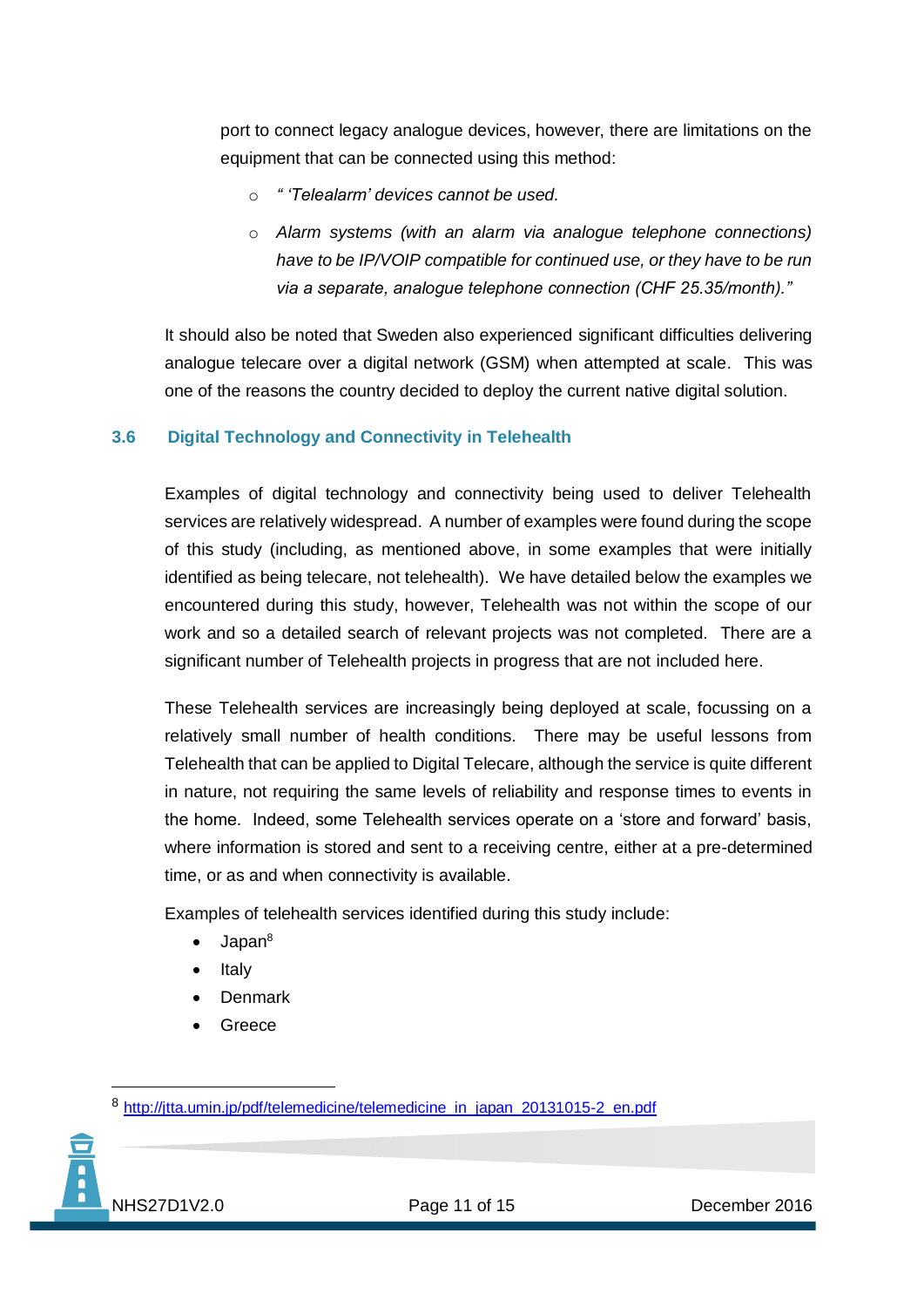## <span id="page-13-0"></span>**4. Summary and Next Steps**

As detailed in this report, there is limited international experience available for the deployment and operation of Digital Telecare services. There are, however, a number of useful conclusions that can be drawn from the findings of this study.

The definition of "Digital Telecare" developed and presented in FarrPoint's previous Digital Telecare feasibility reports<sup>9</sup> is in line with the definition being used internationally. However, whereas the Scottish Digital Telecare definition is for an "end-to-end" service, internationally the initial focus of Digital Telecare projects is on shifting the communications channel to digital. This is overwhelmingly being driven by the work national telecommunications providers are embarking upon to decommission analogue telephone networks.

Internationally, there are a number of Digital Telecare projects being planned in order to ensure that the service is rolled out in advance of analogue telephone services being decommissioned. There are also examples of where this has not been completed and issues are subsequently being experienced in delivering analogue telecare services over a digital telecoms network. Both these observations reinforce the need for Scotland to progress with its Digital Telecare projects without delay given the likely timescales for the decommissioning of analogue telephone network in the UK being presented by Ofcom.

The lack of international Digital Telecare best practice available reinforces the recommendations made in FarrPoint's previous Digital Telecare feasibility reports that Scotland needs to complete a phased implementation of Digital Telecare to ensure that the optimum technical and operational approaches are identified and implemented.

Sweden has previously been identified as having an implementation of Digital Telecare at scale, and there is highly relevant experience that can be learnt from this deployment. However, it should also be noted that there are key differences between the Swedish and Scottish situation: The currently Swedish model only offers "basic" telecare services, not some of the more "advanced" services being planned by Scotland (although the service is still being developed so this situation may change).

<sup>9</sup> [https://sctt.org.uk/programmes/community/technology-enabled-care-programme/telecare-provision](https://sctt.org.uk/programmes/community/technology-enabled-care-programme/telecare-provision-analogue-digital/)[analogue-digital/](https://sctt.org.uk/programmes/community/technology-enabled-care-programme/telecare-provision-analogue-digital/)



<u>.</u>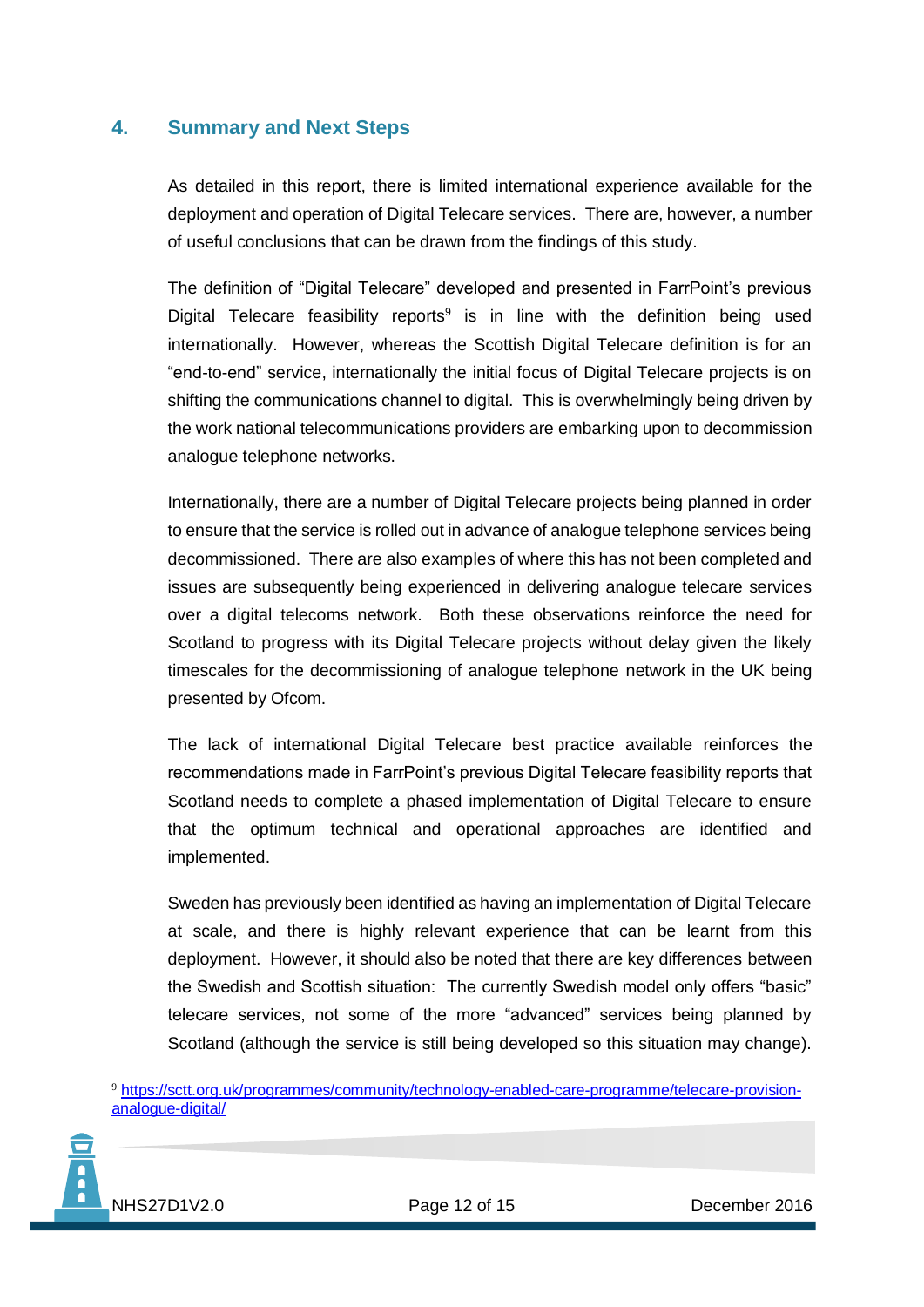In addition, Sweden serves the majority (75%) of the country's telecare users from two large alarm receiving centres – the optimum approach to "clustering" Scotland's alarm receiving centres has yet to be determined.

There is useful information and best practice that can be obtained from the international Digital Telecare projects identified by this study, and the themes are detailed in this report. A number of countries are at a similar stage to Scotland in their planning for a Digital Telecare deployment with further countries likely to start planning relatively soon.

To ensure that Scotland's planning benefits from the emerging international experience it is recommended that Scotland:

- continues with its existing collaborations with other countries and regions planning/completing Digital Telecare deployments to share best practice and lessons learned;
- extends existing collaborations to include the other countries and regions identified in this report that are planning/completing Digital Telecare deployments;
- continues to monitor developments in Digital Telecare internationally. Given rapid developments in the decommissioning of analogue telephony services internationally it is likely that other countries will need to start deploying Digital Telecare;
- continues to stay involved in the development of Digital Telecare standards in order to stay up to date on technical developments, to emphasise the importance of the inclusion of group housing in the standard, and to identify other countries with an interest in deploying the technology;
- liaises with telecare equipment and services companies in order to understand their development roadmap and, again, to obtain information on other countries planning or completing Digital Telecare deployments.

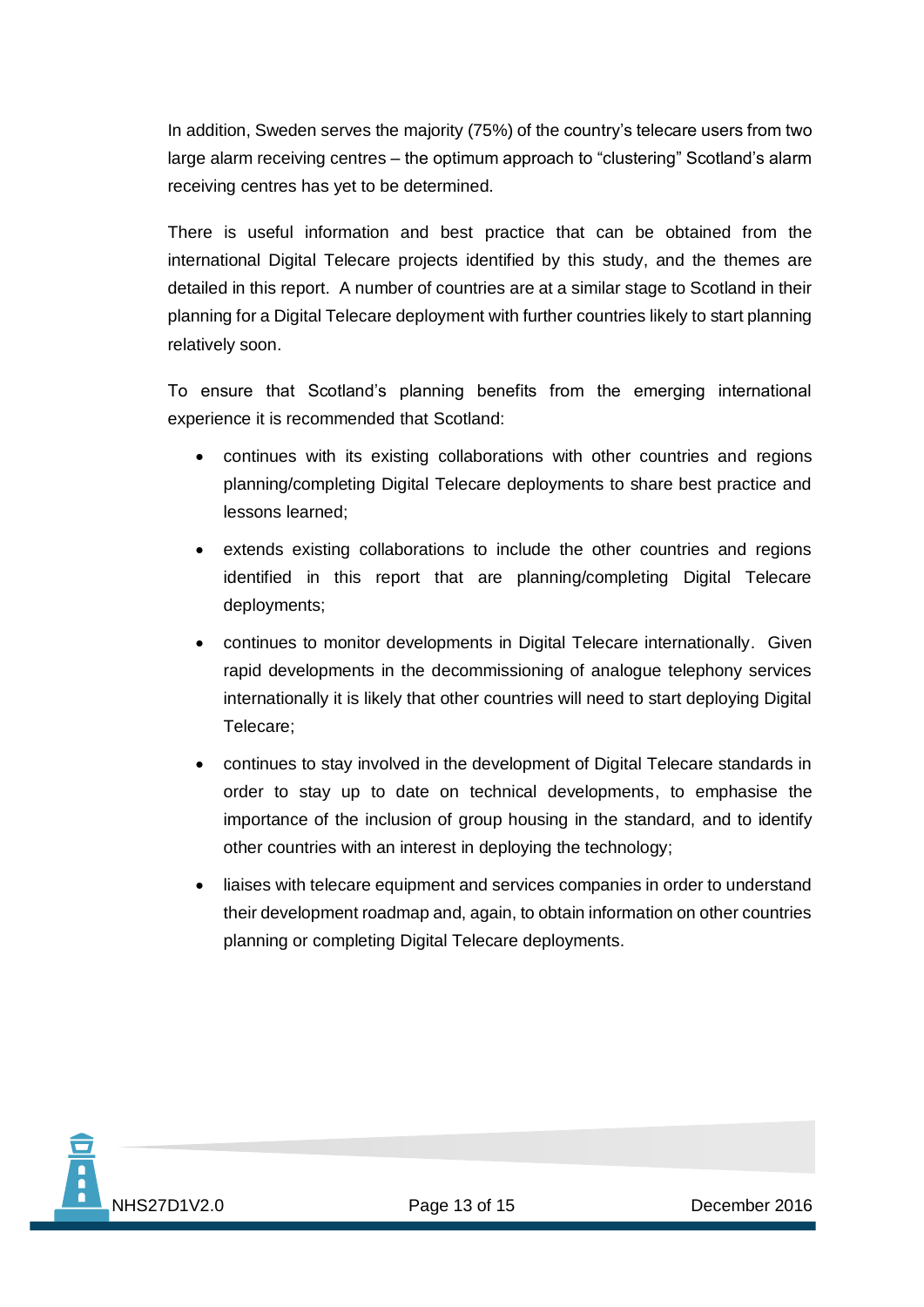# <span id="page-15-0"></span>**Annex A – Summary of Organisations Contacted**

We acknowledge and thank the organisations and contacts listed below who provided information to this study.

In addition to those listed, a further eight individuals/organisations were contacted, but did not respond within the timescales of the study.

#### **Country Representatives:**

- **Andalusia (Spain):** Ana Maria Carriazo and Jose Vargas, Junta de Andalucía.
- **Australia:** Philip Wait Chairperson, Personal Emergency Response Services Association (PERSA)
- **Basque Region (Spain):** Josu Xabier Llano Hernaiz, Director Gerente, Osatek, S.A. and Koldo Piñera Elorriaga, Organisational Innovation, bioef.
- **Denmark:** Christina E. Wanscher, EIP on AHA Coordinator, Region of Southern Denmark**.**
- **Greece:** George E. Dafoulas, E-health services consultant of e-trikala SA and Cities Net SA,Region of Central Greece.
- **Italy:** Simonetta Scalvini, Head of Telemedicine Dept. and Laura Comini, Direzione Scientifica, IRCCS Maugeri Foundation.
- **Japan:** Mr. H. Kurematsu of the international committee of the Japanese Telemedicine and Telecare Association.
- **New Zealand**: Telecare Services Association New Zealand.
- **Sweden**: Oskar Jonsson Senior Advisor, Digital Services, The Swedish Agency for Participation.

#### **Equipment Manufacturers:**

- **Doro (formerly Caretech):** Sarah O'Callaghan, Business Development Manager.
- **Groupe Solem (France):** Florian Fontana, Business Development Director.
- **Legrand (Jontek, Tynetek):** David McArthur, Business Development Manager & Stuart Carroll, National Sales Manager.